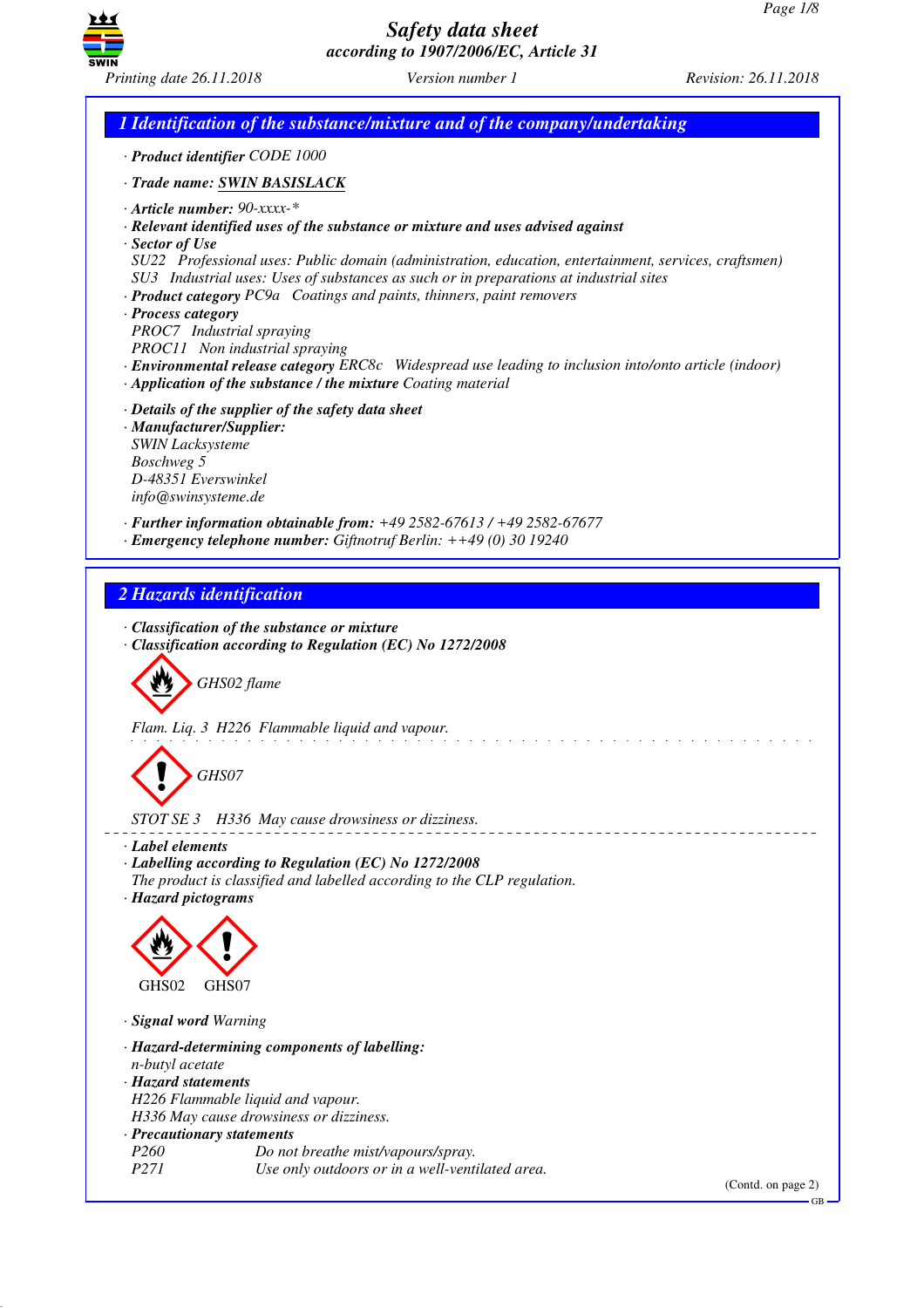

*Printing date 26.11.2018 Version number 1 Revision: 26.11.2018*

#### *Trade name: SWIN BASISLACK*

|                                    | (Contd. of page 1)                                                                                     |
|------------------------------------|--------------------------------------------------------------------------------------------------------|
| P <sub>280</sub>                   | Wear protective gloves/protective clothing/eye protection/face protection.                             |
|                                    | P305+P351+P338 IF IN EYES: Rinse cautiously with water for several minutes. Remove contact lenses, if  |
|                                    | present and easy to do. Continue rinsing.                                                              |
| <i>P501</i>                        | Dispose of contents/container in accordance with local/regional/national/international<br>regulations. |
| $\cdot$ Other hazards -<br>_ _ _ _ |                                                                                                        |

*· Results of PBT and vPvB assessment*

*· PBT: Not applicable.*

*· vPvB: Not applicable.*

#### *3 Composition/information on ingredients*

*· Chemical characterisation: Mixtures*

*· Description: Mixture of substances listed below with nonhazardous additions.*

| · Dangerous components:                                               |                                                                                                                                                                                                                             |              |
|-----------------------------------------------------------------------|-----------------------------------------------------------------------------------------------------------------------------------------------------------------------------------------------------------------------------|--------------|
| CAS: 123-86-4<br>EINECS: 204-658-1<br>Reg.nr.: 01-2119485493-29-XXXX  | n-butyl acetate<br>$\otimes$ Flam. Liq. 3, H226, $\otimes$ STOT SE 3, H336                                                                                                                                                  | $25 - 50\%$  |
| CAS: 108-65-6<br>EINECS: 203-603-9<br>Reg.nr.: 01-2119475791-29-XXXX  | 2-methoxy-1-methylethyl acetate<br>$\diamondsuit$ Flam. Liq. 3, H226                                                                                                                                                        | $10 - 25%$   |
| CAS: 1330-20-7<br>EINECS: 215-535-7                                   | xylene<br>$\otimes$ Flam. Liq. 3, H226; $\otimes$ STOT RE 2, H373; Asp. Tox. 1,<br>Reg.nr.: 01-2119488216-32-XXXX H304; Acute Tox. 4, H312; Acute Tox. 4, H332; Skin Irrit.<br>2, H315; Eye Irrit. 2, H319; STOT SE 3, H335 | $2.5 - 10\%$ |
| CAS: 7429-90-5<br>EINECS: 231-072-3<br>Reg.nr.: 01-2119529243-45-XXXX | aluminium powder (stabilised)<br>Flam. Sol. 1, H228; Water-react. 2, H261                                                                                                                                                   | $2.5 - 10\%$ |
| EC number: 918-668-5                                                  | Hydrocarbons, C9, aromatics<br>Reg.nr.: 01-2119455851-35-XXXX & Flam. Liq. 3, H226; Asp. Tox. 1, H304; Aquatic<br>Chronic 2, $\overline{H}411$ ; $\Diamond$ STOT SE 3, H335-H336                                            | $\leq 2.5\%$ |
|                                                                       | A I Peter of the Computer Long the wording of the lighted becaud physics usfor to continue I6                                                                                                                               |              |

*· Additional information: For the wording of the listed hazard phrases refer to section 16.*

#### *4 First aid measures*

- *· Description of first aid measures*
- *· General information: Personal protection for the First Aider.*
- *· After inhalation:*
- *Supply fresh air.*

*Seek medical treatment in case of complaints.*

- *· After skin contact:*
- *Immediately wash with water and soap and rinse thoroughly.*

*If skin irritation continues, consult a doctor.*

- *· After eye contact:*
- *Rinse opened eye for several minutes under running water. If symptoms persist, consult a doctor.*
- *· After swallowing: Do not induce vomiting; call for medical help immediately.*
- *· Information for doctor:*
- *· Most important symptoms and effects, both acute and delayed No further relevant information available.*
- *· Indication of any immediate medical attention and special treatment needed*
- *No further relevant information available.*

(Contd. on page 3)

GB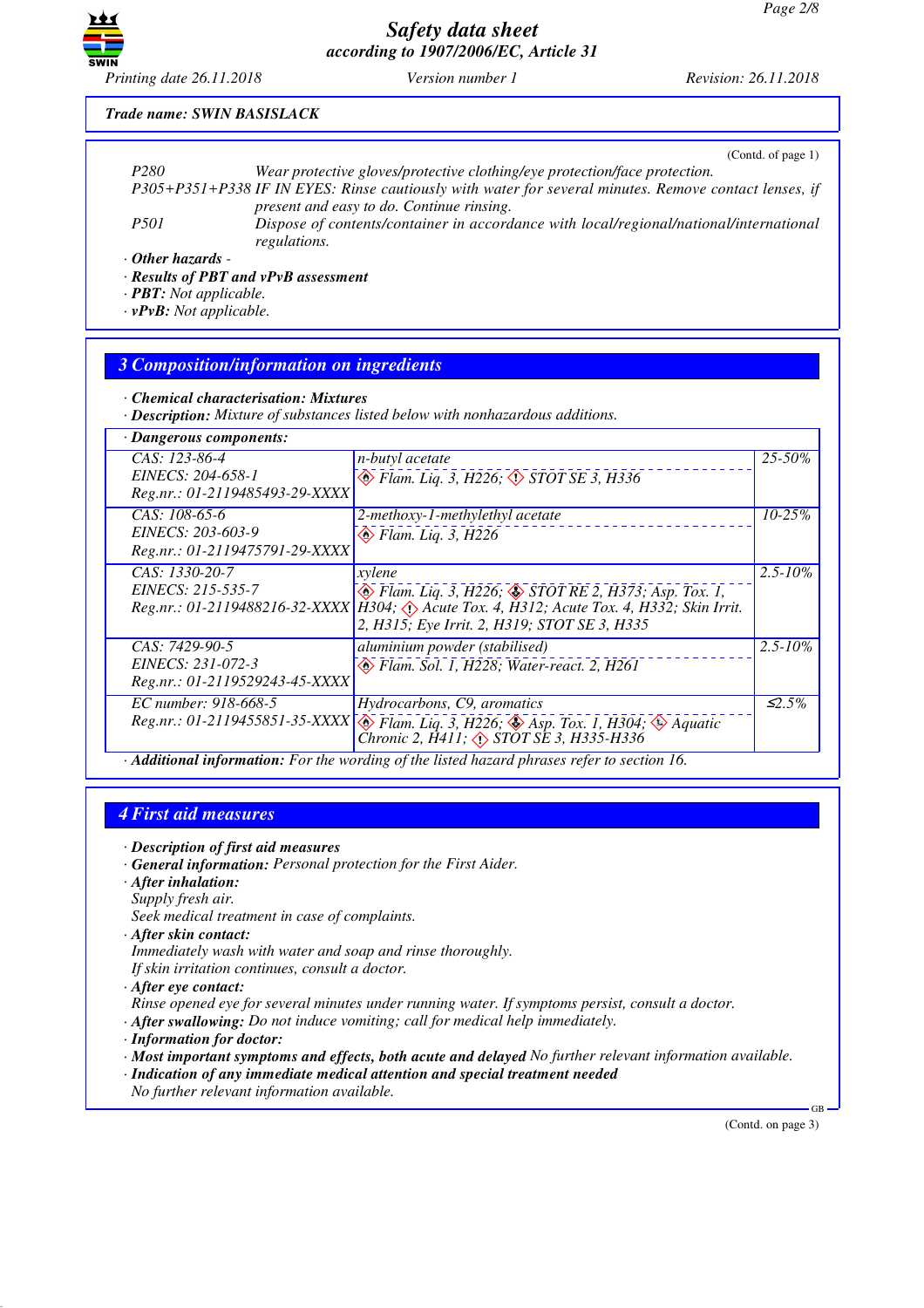

(Contd. of page 2)

*Trade name: SWIN BASISLACK*

*5 Firefighting measures*

- *· Extinguishing media*
- *· Suitable extinguishing agents:*
- *CO2, powder or water spray. Fight larger fires with water spray or alcohol resistant foam.*
- *· For safety reasons unsuitable extinguishing agents: Water with full jet*
- *· Special hazards arising from the substance or mixture No further relevant information available.*
- *· Advice for firefighters*
- *· Protective equipment: Mouth respiratory protective device.*

### *6 Accidental release measures*

- *· Personal precautions, protective equipment and emergency procedures Wear protective equipment. Keep unprotected persons away. Ensure adequate ventilation*
- *· Environmental precautions: Do not allow to enter sewers/ surface or ground water.*
- *· Methods and material for containment and cleaning up: Absorb with liquid-binding material (sand, diatomite, acid binders, universal binders, sawdust). Dispose contaminated material as waste according to item 13. Do not flush with water or aqueous cleansing agents*
- *· Reference to other sections See Section 7 for information on safe handling. See Section 8 for information on personal protection equipment.*

### *7 Handling and storage*

*· Handling:*

- *· Precautions for safe handling Ensure good ventilation/exhaustion at the workplace. Restrict the quantity stored at the work place.*
- *· Information about fire and explosion protection: Fumes can combine with air to form an explosive mixture. Flammable gas-air mixtures may form in empty receptacles. Keep ignition sources away - Do not smoke. Use explosion-proof apparatus / fittings and spark-proof tools. Protect against electrostatic charges.*
- *· Conditions for safe storage, including any incompatibilities*
- *· Storage:*
- *· Requirements to be met by storerooms and receptacles: Provide solvent resistant, sealed floor.*
- *Suitable material for receptacles and pipes: steel or stainless steel.*
- *· Information about storage in one common storage facility: Not required.*
- *· Further information about storage conditions: Keep container tightly sealed.*
- *· Specific end use(s) No further relevant information available.*

#### *8 Exposure controls/personal protection*

*· Additional information about design of technical facilities: No further data; see item 7.*

*· Control parameters*

*· Ingredients with limit values that require monitoring at the workplace:*

*123-86-4 n-butyl acetate*

*WEL Short-term value: 966 mg/m³, 200 ppm*

*Long-term value: 724 mg/m³, 150 ppm*

(Contd. on page 4)

GB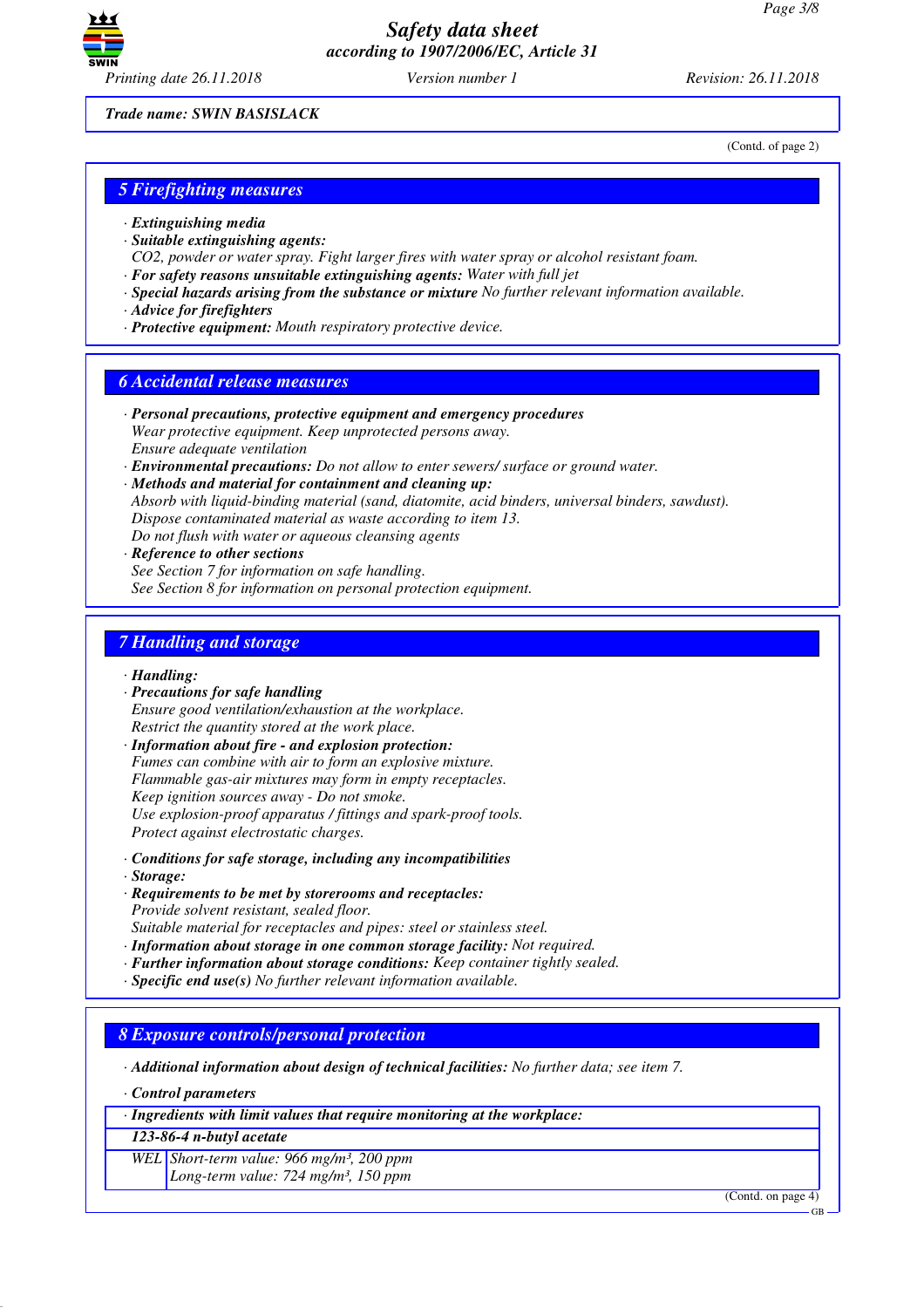

*Printing date 26.11.2018 Version number 1 Revision: 26.11.2018*

(Contd. of page 3)

*Trade name: SWIN BASISLACK*

| 108-65-6 2-methoxy-1-methylethyl acetate                                                                                               |                                                                                                                   |  |  |
|----------------------------------------------------------------------------------------------------------------------------------------|-------------------------------------------------------------------------------------------------------------------|--|--|
| WEL Short-term value: 548 mg/m <sup>3</sup> , 100 ppm                                                                                  |                                                                                                                   |  |  |
| Long-term value: 274 mg/m <sup>3</sup> , 50 ppm                                                                                        |                                                                                                                   |  |  |
| Sk                                                                                                                                     |                                                                                                                   |  |  |
|                                                                                                                                        | · Additional information: The lists valid during the making were used as basis.                                   |  |  |
| $\cdot$ Exposure controls                                                                                                              |                                                                                                                   |  |  |
| · Personal protective equipment:                                                                                                       |                                                                                                                   |  |  |
| · General protective and hygienic measures:                                                                                            |                                                                                                                   |  |  |
| Keep away from foodstuffs, beverages and feed.                                                                                         |                                                                                                                   |  |  |
| Wash hands before breaks and at the end of work.                                                                                       |                                                                                                                   |  |  |
| Do not inhale gases / fumes / aerosols.<br>Avoid contact with the eyes and skin.                                                       |                                                                                                                   |  |  |
| · Respiratory protection:                                                                                                              |                                                                                                                   |  |  |
|                                                                                                                                        | Use suitable respiratory protective device in case of insufficient ventilation.                                   |  |  |
| use self-contained respiratory protective device.                                                                                      | In case of brief exposure or low pollution use respiratory filter device. In case of intensive or longer exposure |  |  |
| Filter A2/P2                                                                                                                           |                                                                                                                   |  |  |
| · Protection of hands:                                                                                                                 |                                                                                                                   |  |  |
|                                                                                                                                        | Only use chemical-protective gloves with CE-labelling of category III.                                            |  |  |
|                                                                                                                                        |                                                                                                                   |  |  |
| Protective gloves                                                                                                                      |                                                                                                                   |  |  |
|                                                                                                                                        |                                                                                                                   |  |  |
| · Material of gloves                                                                                                                   | Preventive skin protection by use of skin-protecting agents is recommended.                                       |  |  |
|                                                                                                                                        | The selection of the suitable gloves does not only depend on the material, but also on further marks of quality   |  |  |
|                                                                                                                                        | and varies from manufacturer to manufacturer. As the product is a preparation of several substances, the          |  |  |
| resistance of the glove material can not be exactly calculated in advance and has therefore to be checked<br>prior to the application. |                                                                                                                   |  |  |
| Nitrile rubber (Ansell Sol-Vex®)                                                                                                       | As protection from splashes gloves made of the following materials are suitable:                                  |  |  |
| Recommended thickness of the material: $\geq 0.4$ mm                                                                                   |                                                                                                                   |  |  |
| · Penetration time of glove material                                                                                                   |                                                                                                                   |  |  |
| Value for the permeation: Level $\leq$ 1                                                                                               |                                                                                                                   |  |  |
|                                                                                                                                        | The exact break through time has to be found out by the manufacturer of the protective gloves and has to be       |  |  |
| observed.                                                                                                                              | $\cdot$ For the permanent contact => 480 minutes gloves made of the following materials are suitable:             |  |  |
| HPPE-laminatet film (Ansell Barrier®)                                                                                                  |                                                                                                                   |  |  |
| $\cdot$ Eye protection:                                                                                                                |                                                                                                                   |  |  |
|                                                                                                                                        |                                                                                                                   |  |  |
| Tightly sealed goggles                                                                                                                 |                                                                                                                   |  |  |
|                                                                                                                                        |                                                                                                                   |  |  |
| $\cdot$ Body protection:                                                                                                               |                                                                                                                   |  |  |
| Protective clothing, anti-static (TYVEK® CLASSIC PLUS)                                                                                 |                                                                                                                   |  |  |
| Safety shoes/boots, antstatic                                                                                                          |                                                                                                                   |  |  |
|                                                                                                                                        |                                                                                                                   |  |  |
| <b>9 Physical and chemical properties</b>                                                                                              |                                                                                                                   |  |  |
|                                                                                                                                        |                                                                                                                   |  |  |
|                                                                                                                                        |                                                                                                                   |  |  |
| · Information on basic physical and chemical properties<br>· General Information                                                       |                                                                                                                   |  |  |
| $\cdot$ Appearance:                                                                                                                    |                                                                                                                   |  |  |
| Form:                                                                                                                                  | Fluid                                                                                                             |  |  |
| Colour:                                                                                                                                | According to product specification                                                                                |  |  |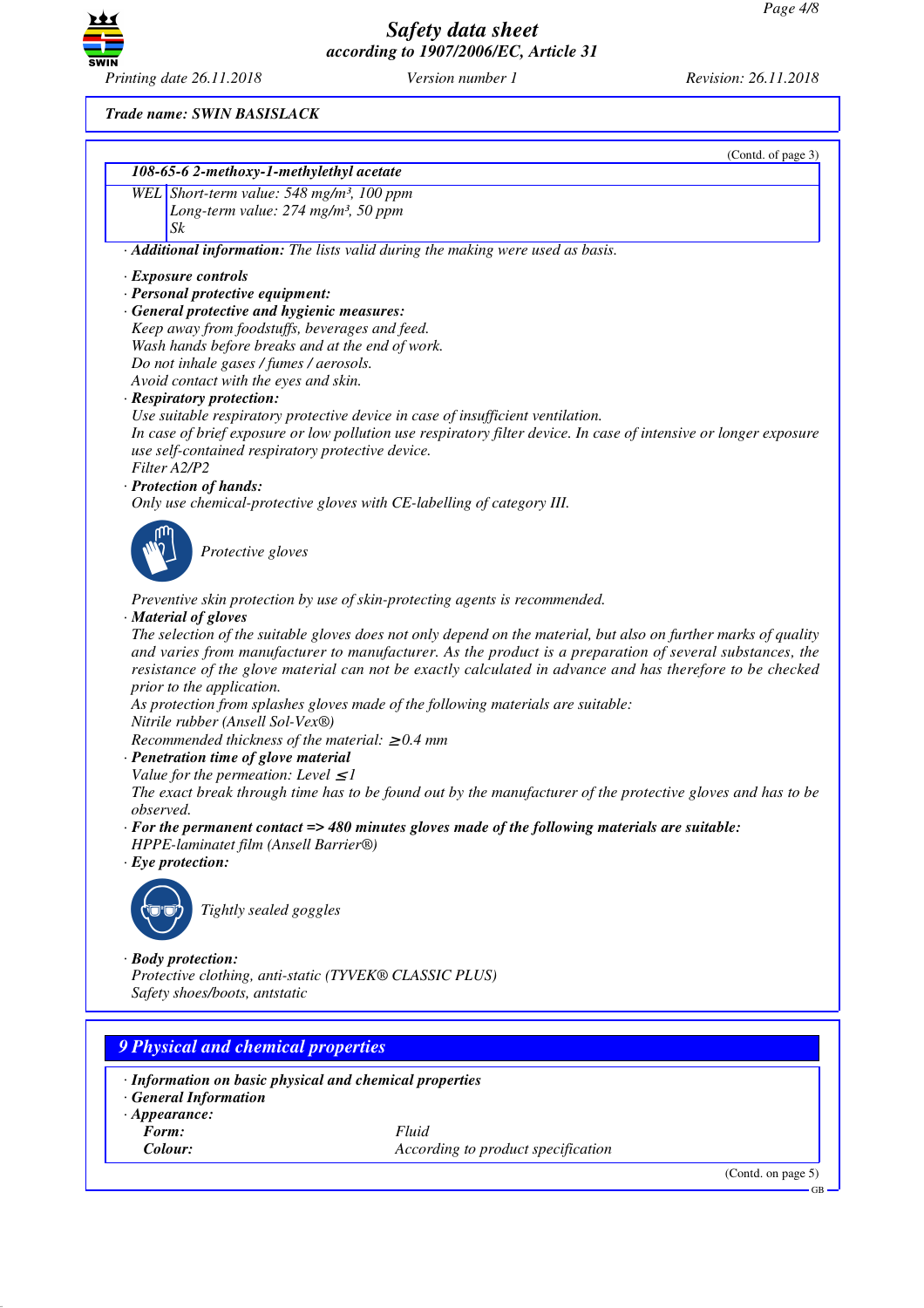

*Trade name: SWIN BASISLACK*

|                                                   | (Contd. of page 4)                                                                              |
|---------------------------------------------------|-------------------------------------------------------------------------------------------------|
| $\cdot$ Odour:                                    | Fruit-like                                                                                      |
| · Odour threshold:                                | Not determined.                                                                                 |
| $\cdot$ pH-value                                  | Not applicable.                                                                                 |
| · Change in condition                             |                                                                                                 |
| <b>Melting point/freezing point:</b>              | Undetermined.                                                                                   |
| Initial boiling point and boiling range: $124 °C$ |                                                                                                 |
| · Flash point:                                    | 23 - 60 °C                                                                                      |
| · Flammability (solid, gas):                      | Not applicable.                                                                                 |
| · Ignition temperature:                           | 270 °C                                                                                          |
| · Decomposition temperature:                      | Not determined.                                                                                 |
| $\cdot$ Auto-ignition temperature:                | Product is not selfigniting.                                                                    |
| $\cdot$ Explosive properties:                     | Product is not explosive. However, formation of explosive air/<br>vapour mixtures are possible. |
| · Explosion limits:                               |                                                                                                 |
| Lower:                                            | 1.2 Vol $\%$                                                                                    |
| <b>Upper:</b>                                     | 10.8 Vol %                                                                                      |
| $\cdot$ Vapour pressure at 20 $\degree$ C:        | $10.7$ hPa                                                                                      |
| $\cdot$ Density                                   | $1.00 - 1.05$ g/ml                                                                              |
| $\cdot$ Relative density                          | Not determined.                                                                                 |
| · Vapour density                                  | Not determined.                                                                                 |
| $\cdot$ Evaporation rate                          | Not determined.                                                                                 |
| · Solubility in / Miscibility with                |                                                                                                 |
| water:                                            | Not miscible or difficult to mix.                                                               |
| · Partition coefficient: n-octanol/water:         | Not determined.                                                                                 |
| · Viscosity:                                      | DIN 53211 (6 mm) - 43 sec                                                                       |
| $\cdot$ Dynamic:                                  | Not determined.                                                                                 |
| $\cdot$ Kinematic at 20 $\degree$ C:              | 50 s (ISO 6 mm)                                                                                 |
| $·$ Other information                             | No further relevant information available.                                                      |

# *10 Stability and reactivity*

*· Reactivity No further relevant information available.*

*· Chemical stability*

- *· Thermal decomposition / conditions to be avoided: No decomposition if used according to specifications.*
- *· Possibility of hazardous reactions Contact with water releases flammable gases.*
- *· Conditions to avoid No further relevant information available.*
- *· Incompatible materials: No further relevant information available.*
- *· Hazardous decomposition products: No dangerous decomposition products known.*

# *11 Toxicological information*

- *· Information on toxicological effects*
- *· Acute toxicity Based on available data, the classification criteria are not met.*

# *· LD/LC50 values relevant for classification:*

| $1330 - 20 - 7$ xylene |      |                                    |
|------------------------|------|------------------------------------|
| Oral                   | LD50 | $4,300$ mg/kg (rat)                |
| Dermal                 | LD50 | $\vert 2,000 \vert mg/kg$ (rabbit) |
|                        |      | (Contd. on page $6$ )              |

GB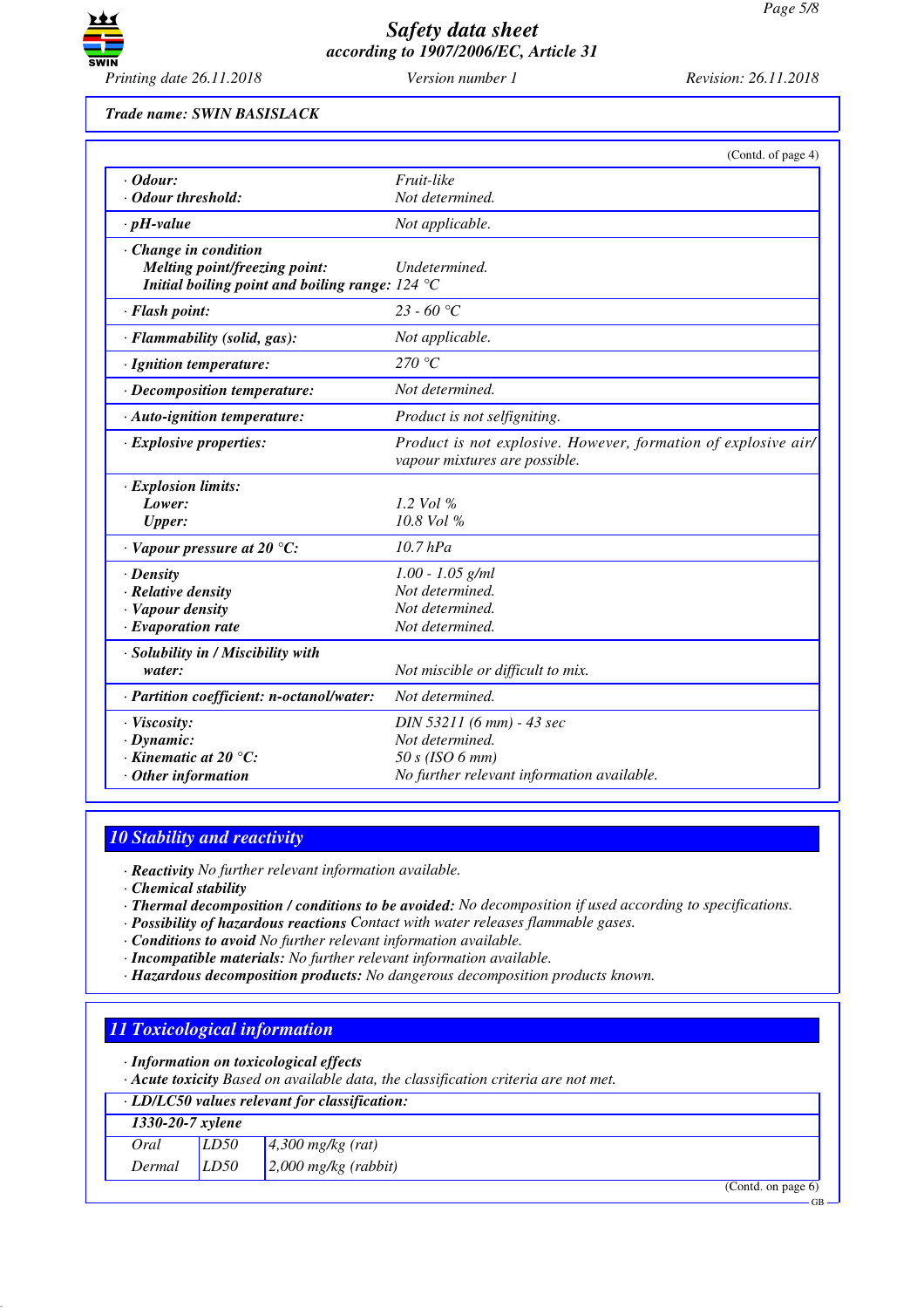

*Printing date 26.11.2018 Version number 1 Revision: 26.11.2018*

*Trade name: SWIN BASISLACK*

|                             |  |                                           | (Contd. of page $5$ ) |
|-----------------------------|--|-------------------------------------------|-----------------------|
| Hydrocarbons, C9, aromatics |  |                                           |                       |
| Oral                        |  | [ <i>LD50</i>   $>6,800$ mg/kg (rat)      |                       |
|                             |  | Dermal $LD50$ $>3,400$ mg/kg (rab)        |                       |
|                             |  | Inhalative $ LC50/4 h  > 10.2$ mg/l (rat) |                       |

*· Primary irritant effect:*

- *· Skin corrosion/irritation Based on available data, the classification criteria are not met.*
- *· Serious eye damage/irritation Based on available data, the classification criteria are not met.*
- *· Respiratory or skin sensitisation Based on available data, the classification criteria are not met.*
- *· CMR effects (carcinogenity, mutagenicity and toxicity for reproduction)*
- *· Germ cell mutagenicity Based on available data, the classification criteria are not met.*
- *· Carcinogenicity Based on available data, the classification criteria are not met.*
- *· Reproductive toxicity Based on available data, the classification criteria are not met.*
- *· STOT-single exposure*
- *May cause drowsiness or dizziness.*
- *· STOT-repeated exposure Based on available data, the classification criteria are not met.*
- *· Aspiration hazard Based on available data, the classification criteria are not met.*

# *12 Ecological information*

*· Toxicity*

- *· Aquatic toxicity: No further relevant information available.*
- *· Persistence and degradability No further relevant information available.*
- *· Behaviour in environmental systems:*
- *· Bioaccumulative potential No further relevant information available.*
- *· Mobility in soil No further relevant information available.*
- *· Additional ecological information:*
- *· General notes:*

*Water hazard class 2 (German Regulation) (Self-assessment): hazardous for water Do not allow product to reach ground water, water course or sewage system.*

- *· Results of PBT and vPvB assessment*
- *· PBT: Not applicable.*
- *· vPvB: Not applicable.*
- *· Other adverse effects No further relevant information available.*

# *13 Disposal considerations*

- *· Waste treatment methods*
- *· Recommendation*

*Must not be disposed together with household garbage. Do not allow product to reach sewage system.*

| $\cdot$ European waste catalogue |                                                                                             |  |  |
|----------------------------------|---------------------------------------------------------------------------------------------|--|--|
|                                  | 08 00 00   WASTES FROM THE MANUFACTURE, FORMULATION, SUPPLY AND USE (MFSU) OF               |  |  |
|                                  | COATINGS (PAINTS, VARNISHES AND VITREOUS ENAMELS), ADHESIVES, SEALANTS                      |  |  |
|                                  | <b>AND PRINTING INKS</b>                                                                    |  |  |
| 08 01 00                         | wastes from MFSU and removal of paint and varnish                                           |  |  |
|                                  | 08 01 11* waste paint and varnish containing organic solvents or other dangerous substances |  |  |

#### *· Uncleaned packaging:*

*15 00 00: WASTE PACKAGING; ABSORBENTS, WIPING CLOTHS, FILTER MATERIALS AND PROTECTIVE CLOTHING NOT OTHERWISE SPECIFIED*

*15 01 00: packaging (including separately collected municipal packaging waste)*

*15 01 10\*: packaging containing residues of or contaminated by dangerous substances*

(Contd. on page 7)

GB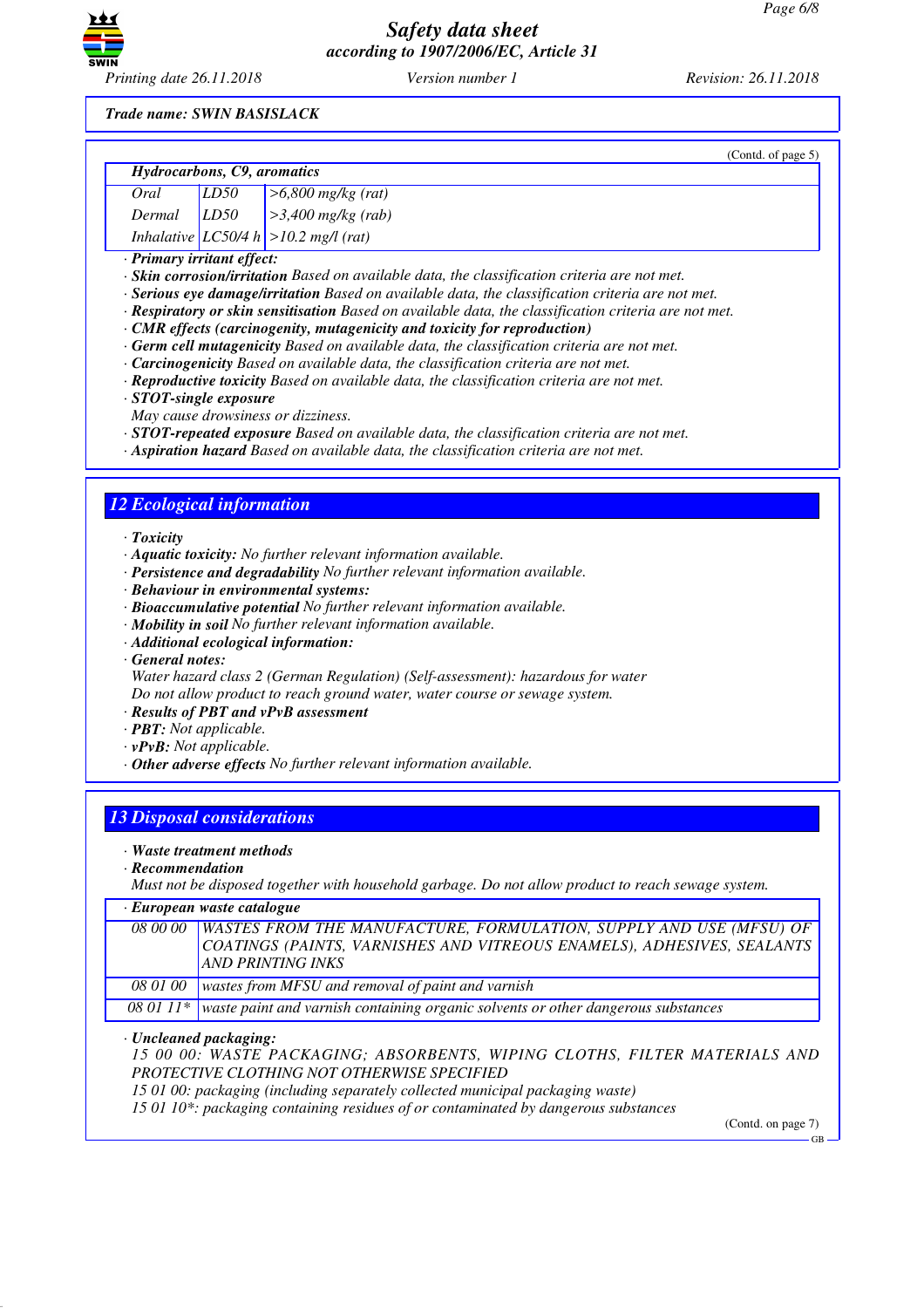

*· Recommendation: Disposal must be made according to official regulations.*

*Trade name: SWIN BASISLACK*

(Contd. of page 6)

| $\cdot$ UN-Number<br>$-$ ADR, ADN, IMDG<br>$\cdot$ JATA                 | not regulated<br><b>UN1263</b>                                                          |
|-------------------------------------------------------------------------|-----------------------------------------------------------------------------------------|
| · UN proper shipping name<br>$-$ ADR, ADN, IMDG<br>·IATA                | not regulated<br><b>PAINT</b>                                                           |
| · Transport hazard class(es)                                            |                                                                                         |
| $\cdot$ ADR, ADN, IMDG<br>$\cdot$ Class                                 | not regulated                                                                           |
| ·IATA<br>$\cdot$ Class<br>· Label                                       | 3 Flammable liquids.<br>3                                                               |
| · Packing group<br>$\cdot$ ADR, IMDG<br>$\cdot$ IATA                    | not regulated<br>Ш                                                                      |
| · Environmental hazards:<br>· Marine pollutant:                         | N <sub>o</sub>                                                                          |
| · Special precautions for user                                          | Not applicable.                                                                         |
| · Transport in bulk according to Annex II of Marpol<br>and the IBC Code | Not applicable.                                                                         |
| · Transport/Additional information:                                     |                                                                                         |
| $·$ <i>ADR</i><br>$\cdot$ Remarks:                                      | No dangerous goods in containers of 450 litres max.<br>capacity acc. to ADR 2.2.3.1.5.1 |
| $\cdot$ IMDG<br>$\cdot$ Remarks:                                        | No dangerous goods in containers of 30 litres max.<br>capacitiy acc. to IMDG 2.2.3.1.5  |
| · UN "Model Regulation":                                                | not regulated                                                                           |

#### *15 Regulatory information*

*· Safety, health and environmental regulations/legislation specific for the substance or mixture*

- *· REGULATION (EC) No 1907/2006 ANNEX XVII Conditions of restriction: 3*
- *· Chemical safety assessment: A Chemical Safety Assessment has not been carried out.*

# *16 Other information*

*This information is based on our present knowledge. However, this shall not constitute a guarantee for any specific product features and shall not establish a legally valid contractual relationship.*

(Contd. on page 8)

GB